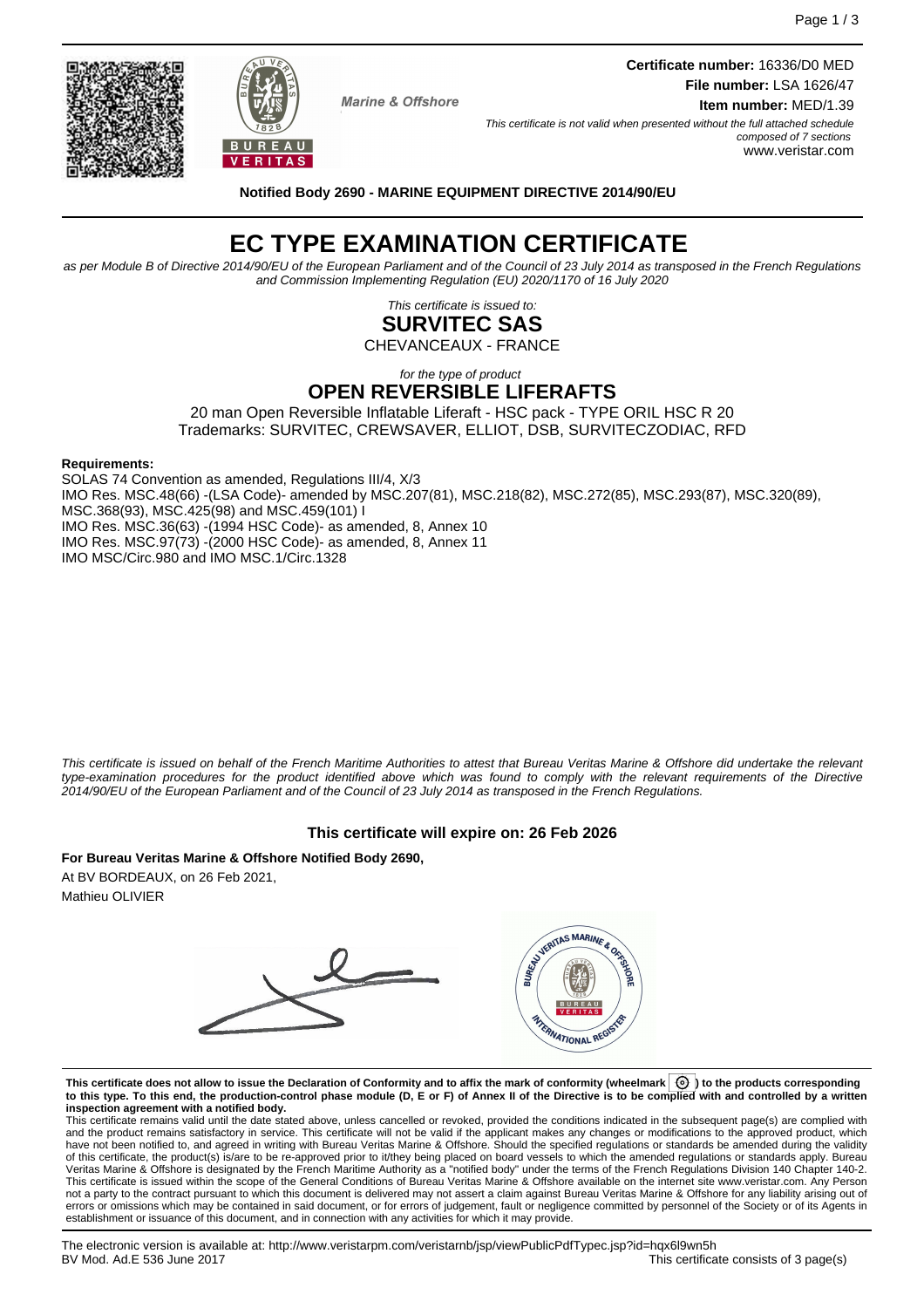# **THE SCHEDULE OF APPROVAL**

## **1. PRODUCT DESCRIPTION:**

| <b>Trademark</b> | SURVITEC, CREWSAVER, ELLIOT, DSB, SURVITECZODIAC, RFD          |        |                                 |                               |
|------------------|----------------------------------------------------------------|--------|---------------------------------|-------------------------------|
| <b>Type</b>      | 20 man Open Reversible Inflatable Liferaft - ORIL 20 HSC pack. |        |                                 |                               |
|                  | Overall dimensions of the inflated liferaft (mm)               |        | <b>Working</b><br>pressure (mb) | Weight (kg)                   |
| Length           | Width                                                          | Height |                                 |                               |
| 3740             | 4050                                                           | 692.   | 162                             | 84 or 83 when packed in a LPC |

*As indicated in the technical documentation submitted by the Applicant.*

## **2. DOCUMENTS AND DRAWINGS:**

• Drawings and specifications:

| . .<br>Number     | <b>Title</b>                                                        | <b>Issue</b> | Date       |
|-------------------|---------------------------------------------------------------------|--------------|------------|
| <b>CHX BE 346</b> | HSCR 20<br><b>SURVITECZODIAC</b><br><b>OPEN REVERSIBLE LIFERAFT</b> |              | 11/01/2021 |
| $\sim$            | FILE<br><b>BRANDS</b>                                               | -            | 29/05/2013 |

• Material and components :

| Number                                  | <b>Title</b><br>$\sim$ $\sim$                                                                                                                                                   | <b>Issue</b> | Date                              |
|-----------------------------------------|---------------------------------------------------------------------------------------------------------------------------------------------------------------------------------|--------------|-----------------------------------|
| 02<br>$\overline{\phantom{0}}$<br>レ・エ・エ | <b>ORIL</b><br>$\sim$<br>$\mathbf{r}$<br>TOSR-L<br>$\_$ SR- $\prime$<br>$\sim$<br>$\sqrt{2}$<br>.-DI<br>Άì<br>liferafts<br>tor<br>'' JA<br>Nupplier <sup>e</sup><br>tile.<br>ъ. |              | 12000c<br>720ZU<br>$\overline{1}$ |

• Manual(s) for installation use and maintenance.

*No departure from these documents is permitted without the prior consent of the Society.*

## **3. TEST REPORTS:**

#### **LIFERAFT TYPE TESTS**

| - -<br>an hor<br>۹u | <b>Title</b><br>$\sim$ $\sim$                          | <b>Issue</b><br>. | Jote<br>Date                  |
|---------------------|--------------------------------------------------------|-------------------|-------------------------------|
| $- - -$             | $\sim$<br>.1terat<br>ormec<br>$\alpha$<br>the.<br>neri |                   | $\sim$ $\sim$<br>11<br>$\sim$ |

#### **TOWING FORCE**

|                  | With the sea anchor deployed | Without the sea anchor deployed |
|------------------|------------------------------|---------------------------------|
| Towed at 2 knots | $115 \text{ da}$ N           | 71 daN                          |
| Towed at 3 knots | 188 daN                      | $102 \text{ daN}$               |

#### **TESTS ACCORDING TO THE RECOMMENDATIONS OF THE GUIDELINES MSC.1/CIRC.1328**

| $\overline{\phantom{a}}$<br>Number | Title                                                                                                         | <i><u><b>Issue</b></u></i> | Date                                                     |
|------------------------------------|---------------------------------------------------------------------------------------------------------------|----------------------------|----------------------------------------------------------|
| $- - -$                            | TDC.<br>$\overline{ }$<br><b>TPS</b><br>.11atıt<br>Summar<br>recapiti<br>des<br>essais<br>'i adleau<br>.<br>ັ | ---                        | /05/2013<br>$\cap$<br>$\sim$<br>$\overline{\phantom{a}}$ |

#### **4. APPLICATION / LIMITATION:**

As per requirements stated on front page of this certificate.

Maximum capacity: 20 persons.

• The maintenance of the liferaft shall be carried out according to the HSC Code, the IMO Resolution A.761 (18) as amended and the instructions stated in the Manual(s) for installation use and maintenance.

| Maximum stowage height (m) | <b>Container</b>            |
|----------------------------|-----------------------------|
|                            | :vimdrical<br>container     |
|                            | Low profile container (LPC) |